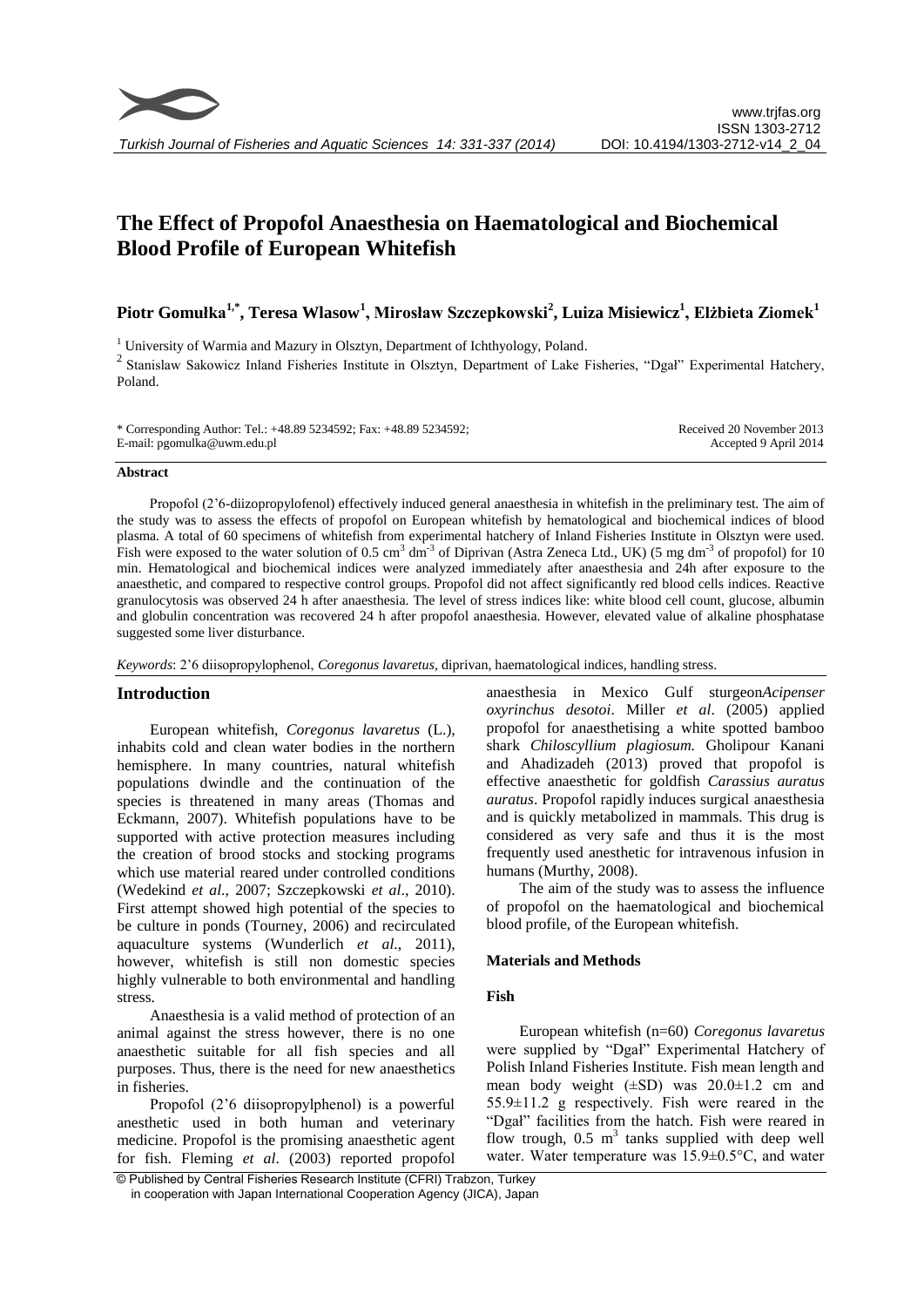pH was 6.35±0.3, and oxygen saturation was above 80% during all the test.

#### **Anaesthetic agent**

Induction of anaesthesia was done by means of Diprivan, the anaesthetic drug widely used in both human and veterinary medicine (Barash *et al*., 2009; Flecknell, 2009). Diprivan is an intravenous preparation containing  $10 \text{ mg cm}^3$  of  $2^{\circ}6$ diisopropylphenol (propofol).

#### **Experiment Design**

To avoid environmental and handling stress, the test was performed in the hatchery facilities. The procedure proposed by Velišek and Svobodova (2004a, 2004b) and Velišek *et al*. (2006) was applied. Fish were randomly catch out of the tank and individually subjected to one of below procedures: control fish (CF) (n=10) were blood sampled immediately (within less than 2 minutes, without anaesthesia) after catch; treatment 1 fish (T1) (n=20) were exposed to water solution of  $0.5 \text{ cm}^3 \text{ dm}^3$ of Diprivan for 10 min and blood sampled immediately after exposure; treatment 2 fish  $(T2)$   $(n=20)$  were exposed to Diprivan as above and then moved to the  $tanh$  (0.5 m<sup>3</sup> of volume) filled with anaesthetic free water for recovery, blood was sampled 24 hours after; stress exposed control fish (SEC) (n=10) were catch out of the rearing tank and placed in exposure box filled with anaesthetic free water for 10 minutes and then moved to  $0.5 \text{ m}^3$  tank for recovery, blood was sampled 24 hours after. Both T2 and SEC were blood sampled without anaesthesia. The exposure was done in  $50 \text{ dm}^3$  polypropylene box. The Diprivan solution was aerated mechanically and changed every 5 fish. Bath temperature and pH was the same as in the rearing tank water.

Blood was sampled from caudal vessels by syringe covered with heparin lithium salt 50 IU cm<sup>-3</sup> (Medlab Products, Raszyn, Poland). Approximately 0.8 ml of the blood was immediately centrifuged in Stat Spin centrifuge at 12000 g for 30 s at room temperature. Blood plasma was collected for biochemical analysis and immediately frozen in - 24°C. The rest of collected blood was used for blood smears preparation (2 smears per each fish) and determination of haematological and biochemical indices.

After blood sampling, fish was placed in excessive propofol solution  $(20 \text{ mg dm}^3)$ . Following the arrest of opercular movement, fish brain was destroyed with sharp scissors and the length (LC) and weight measurements were taken.

Haematological indices were determined according to standard methods given in Unified methods for haematological examination of fish (Svobodova *et al*., 1986) and covered: erythrocyte count (RBC), hemoglobin concentration (Hb), hematocrit (PCV), mean erythrocyte volume (MCV), mean corpuscular hemoglobin concentration (MCHC), mean corpuscular hemoglobin content (MCH), leukocyte count (WBC) and the differential leukocyte count (Leukogram). Plasma samples were analyzed with VetTest Chemistry Analyzer (Idexx Lab., USA). Analysis of biochemical parameters included: inorganic phosphates (PHOS), calcium (Ca), total protein (TP), albumin (ALB) and globulin (GLOB), ammonia (NH3), triacylglycerols (TAG), glucose (GLU), aspartate aminotransferase (AST), alanine aminotransferase (ALT) and alkaline phosphatase (ALP). Each plasma sample was thawed only once in room temperature and all listed above parameters were determined at one run of the chemistry analyser.

#### **Statistical Analysis**

Results were tested with Kruskall-Wallis nonparametric ANOVA and Man-Whitney test using Statistica 9.1 software. The differences were considered as significant if  $P\leq 0.05$ .

**Table 1.** Effects of propofol anaesthesia on haematological indices in European whitefish

|                     | Treatment                     |                              |                               |                               |  |
|---------------------|-------------------------------|------------------------------|-------------------------------|-------------------------------|--|
|                     | $CF (n = 10)$                 | $T1(n = 20)$                 | $T2(n=20)$                    | SEC $(n=10)$                  |  |
| $PCV$ (L $L^{-1}$ ) | $0.46 \pm 0.04^{ab}$          | $0.50 \pm 0.06^a$            | $0.40 \pm 0.04$ <sup>c</sup>  | $0.42 \pm 0.03$ <sup>bc</sup> |  |
|                     | $(0.40 - 0.51)$               | $(0.39 - 0.64)$              | $(0.30 - 0.48)$               | $(0.39 - 0.51)$               |  |
| $Hb$ (g $L^{-1}$ )  | $68.6 \pm 8.3^{\circ}$        | $71.4 \pm 6.4^{\circ}$       | $66.5 \pm 9.0^a$              | $72.8 \pm 6.1^{\text{a}}$     |  |
|                     | $(52.4 - 79.4)$               | $(57.3 - 82.9)$              | $(41.6 - 79.7)$               | $(59.7 - 80.5)$               |  |
| $\rm Er~(T~L^{-1})$ | $0.94 \pm 0.16^{ab}$          | $1.08 \pm 0.22$ <sup>a</sup> | $0.92 \pm 0.15^b$             | $0.88 \pm 0.27$ <sup>b</sup>  |  |
|                     | $(0.75 - 1.22)$               | $(0.55 - 1.59)$              | $(0.68 - 1.16)$               | $(0.57 - 1.53)$               |  |
| MCV(f)              | $504 \pm 110^a$               | $491 \pm 125^{\text{a}}$     | $448 \pm 75^{\text{a}}$       | $505 \pm 125^{\rm a}$         |  |
|                     | $(328-640)$                   | $(317-909)$                  | $(330-608)$                   | $(333 - 754)$                 |  |
| $MCH$ (pg)          | $73.8 \pm 13.0^a$             | $69.1 \pm 17.8^{\text{a}}$   | $73.7 \pm 15.1^a$             | $87.3 \pm 22.1^a$             |  |
|                     | $(59.1 - 98.8)$               | $(46.6 - 127.2)$             | $(38.5 - 97.1)$               | $(50.3 - 127.9)$              |  |
| MCHC $(g L^{-1})$   | $0.15 \pm 0.02$ <sup>ab</sup> | $0.14 \pm 0.01^a$            | $0.16 \pm 0.03$ <sup>bc</sup> | $0.17 \pm 0.01$ <sup>c</sup>  |  |
|                     | $(0.10 - 0.20)$               | $(0.12 - 0.15)$              | $(0.08 - 0.21)$               | $(0.14 - 0.20)$               |  |

Results expressed as mean  $\pm$  SD. Values with the same letter index are not significantly different at P $\leq$ 0.05.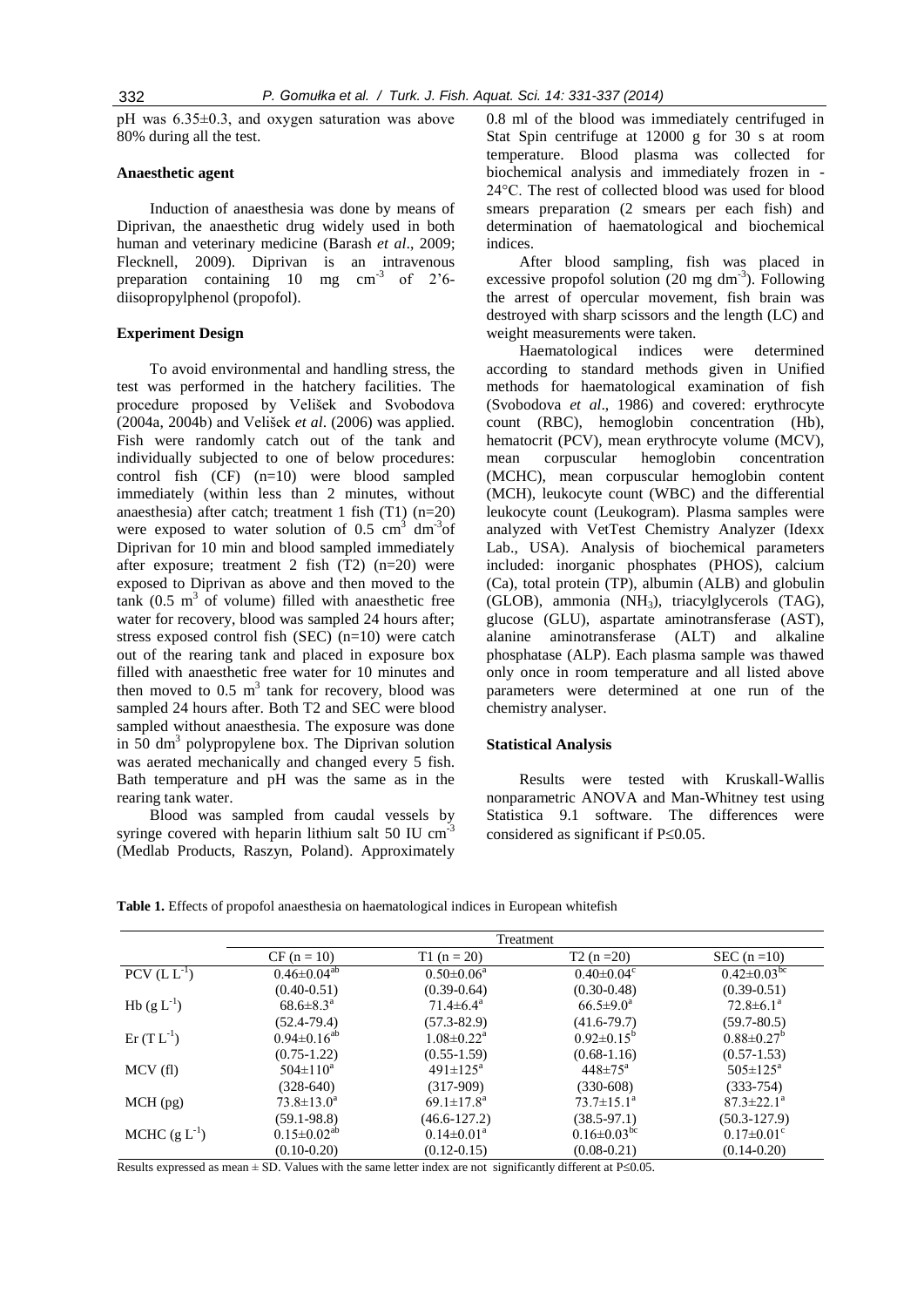

**Figure 1.** Effect of propofol anaesthesia on leukocytes (A), lymphocytes (B) and granulocytes (C) number in European whitefish *Coregonus lavaretus*. Points represent mean, boxes - mean ±S E and bars - mean ± SD.

## **Results**

Propofol anaesthesia did not affect whitefish Hb, MCH and MCV significantly, however, PCV, RBC were decreased and MCHC were increased both in T2 and SEC fish (Table 1).

With exception of granulocytes, the number of leukocytes was strongly depressed in SEC fish when compared to CF. Leukopenia, occurred immediately after propofol anaesthesia (T1) and was recovered 24h later (T2) (Figure 1A). The number of all types of lymphocytes and neutrophilic granulocytes was significantly decreased in propofol group immediately after anaesthesia compared to CF (Table 2). The increase of lymphocytes count to the CF level and reactive granulocytosis was observed 24 h after anaesthesia (T2) (Figure 1B and 1C). SEC whitefish suffered severe lymphopenia (Figure 1B).

Total protein blood plasma concentration in CF fish was  $38.7 \pm 4.0$  g dm<sup>-3</sup> and was decreased slightly in anaesthetized fish (T1) and recovered in T2 fish. TP was strongly decreased in SEC fish and reached  $27.4\pm4.5$  g dm<sup>-3</sup>. This depletion was caused by the decrease of both albumin and globulin level (Figure 2C and 2D). In all tested whitefish, ALT level was under the detection limits  $(10 \text{ IU dm}^{-3})$ . The activity of both AST and ALKP was not affected significantly (Table 3).

Propofol anaesthesia caused the decrease of ammonia level 24 h following exposure. The decrease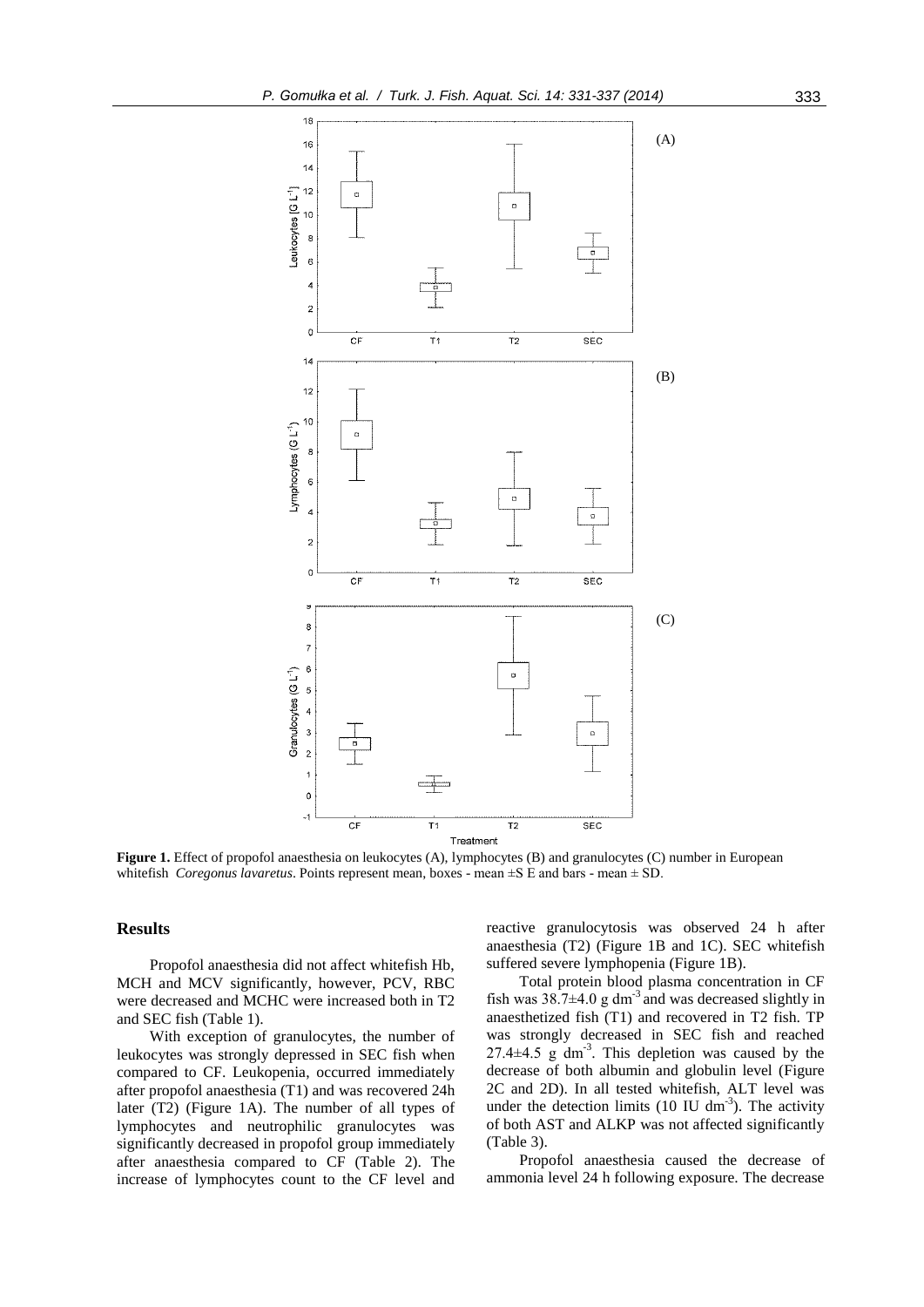|                               | Treatment                     |                              |                              |                              |
|-------------------------------|-------------------------------|------------------------------|------------------------------|------------------------------|
| White blood cell type $(G/L)$ | $CF (n = 10)$                 | $T1(n = 20)$                 | $T2(n=20)$                   | SEC $(n=10)$                 |
| Lymphocytes –small            | $8.00 \pm 2.86^a$             | $2.97 \pm 1.24^b$            | $4.58 \pm 2.97$ <sup>b</sup> | $3.01 \pm 1.81^b$            |
|                               | $(5.09 - 14.75)$              | $(1.44 - 6.55)$              | $(1.02 - 13.13)$             | $(1.21 - 7.47)$              |
| $Lymphocytes - big$           | $1.14 \pm 0.35$ <sup>bc</sup> | $0.26 \pm 0.19^a$            | $0.32 \pm 0.22^{ab}$         | $0.71 \pm 0.54$ <sup>c</sup> |
|                               | $(0.36 - 1.56)$               | $(0.03 - 0.67)$              | $(0.06 - 0.92)$              | $(0.17-1.89)$                |
| Monocytes                     | $0.05 \pm 0.07^{\text{a}}$    | $0.003 \pm 0.007^b$          | $0.03 \pm 0.04^{\text{a}}$   | $0.02 \pm 0.03^{\text{a}}$   |
|                               | $(0.00 - 0.21)$               | $(0.00 - 0.02)$              | $(0.00-0.16)$                | $(0.00-0.12)$                |
| Myelocytes                    | $0.06 \pm 0.07$ <sup>a</sup>  | $0.01 \pm 0.04$ <sup>a</sup> | $0.09 \pm 0.14$ <sup>a</sup> | $0.03 \pm 0.05^{\text{a}}$   |
|                               | $(0.00-0.21)$                 | $(0.00 - 0.21)$              | $(0.00 - 0.53)$              | $(0.00-0.15)$                |
| Neutrophiles $-$ rods         | $0.61 \pm 0.25^{\text{a}}$    | $0.11 \pm 0.10^{b}$          | $0.59 \pm 0.34$ <sup>a</sup> | $0.64 \pm 0.39$ <sup>a</sup> |
|                               | $(0.24 - 1.12)$               | $(0.00 - 0.41)$              | $(0.09-1.45)$                | $(0.21 - 1.33)$              |
| Neutrophiles -segments        | $1.86 \pm 0.83$ <sup>a</sup>  | $0.45 \pm 0.30^{\circ}$      | $5.11 \pm 2.53$ <sup>c</sup> | $2.31 \pm 1.42^a$            |
|                               | $(0.72 - 3.11)$               | $(0.09 - 1.31)$              | $(1.89 - 9.94)$              | $(0.64 - 5.20)$              |

**Table 2.** Effects of propofol anaesthesia on differential leukocyte count in European whitefish

Results expressed as mean  $\pm$  SD. Values with the same letter index are not significantly different at P $\leq$ 0.05.

**Table 3.** Effects of propofol anaesthesia on biochemical indices in European whitefish

|                             | Treatment                    |                            |                             |                       |
|-----------------------------|------------------------------|----------------------------|-----------------------------|-----------------------|
|                             | $CF (n = 10)$                | T1 ( $n = 20$ )            | $T2(n=20)$                  | SEC $(n=10)$          |
| PHOS (mmol $L^{-1}$ )       | $2.9 \pm 0.5^{\text{a}}$     | $3.1 \pm 0.4^a$            | $2.5 \pm 0.6^b$             | $2.3 \pm 0.4^b$       |
|                             | $(2.1 - 3.8)$                | $(2.4 - 3.7)$              | $(1.4-4.6)$                 | $(1.9-3.2)$           |
| $CA \text{ (mmol } L^{-1})$ | $2.9 \pm 0.4^{\text{a}}$     | $2.9 \pm 0.3^{\rm a}$      | $2.8 \pm 0.29$ <sup>a</sup> | $2.4 \pm 0.3^{b}$     |
|                             | $(2.4-3.5)$                  | $(2.2 - 3.5)$              | $(2.4 - 3.5)$               | $(2.0-2.8)$           |
| ALB $(g L^{-1})$            | $12.2 \pm 1.3^{\text{a}}$    | $10.2 \pm 2.4^{\rm bc}$    | $12.1 \pm 3^{ab}$           | $8.8 \pm 2.3$ °       |
|                             | $(10-15)$                    | $(4-15)$                   | $(6-18)$                    | $(5-13)$              |
| AST $(U L^{-1})$            | $456 \pm 105^{\text{a}}$     | $592 \pm 161$ <sup>a</sup> | $491 \pm 129$ <sup>a</sup>  | $628 \pm 230^{\circ}$ |
|                             | $(281-616)$                  | $(409-908)$                | $(230-696)$                 | $(297-984)$           |
| $ALKP$ (U $L^{-1}$ )        | $151 \pm 52^{\rm a}$         | $122 \pm 52^{\rm a}$       | $170 \pm 62^{\rm a}$        | $117\pm49^{\rm a}$    |
|                             | $(72-224)$                   | $(58-234)$                 | $(103-302)$                 | $(66-197)$            |
| TRIG (mmol $L^{-1}$ )       | $0.88 \pm 0.23$ <sup>a</sup> | $0.77 \pm 0.13^{\text{a}}$ | $0.79 \pm 0.19^a$           | $0.66 \pm 0.12^a$     |
|                             | $(0.56 - 1.15)$              | $(0.45 - 0.99)$            | $(0.52 - 1.38)$             | $(0.48 - 0.83)$       |

Results expressed as mean  $\pm$  SD. Values with the same letter index are not significantly different at P $\leq$ 0.05.



**Figure 2.** Effect of propofol anaesthesia on amonnia (A), glucose (B), total protein (C) and globulin (D) content in European whitefish *Coregonus lavaretus* blood plasma. Points represent mean, boxes - mean±SE and bars - mean±SD.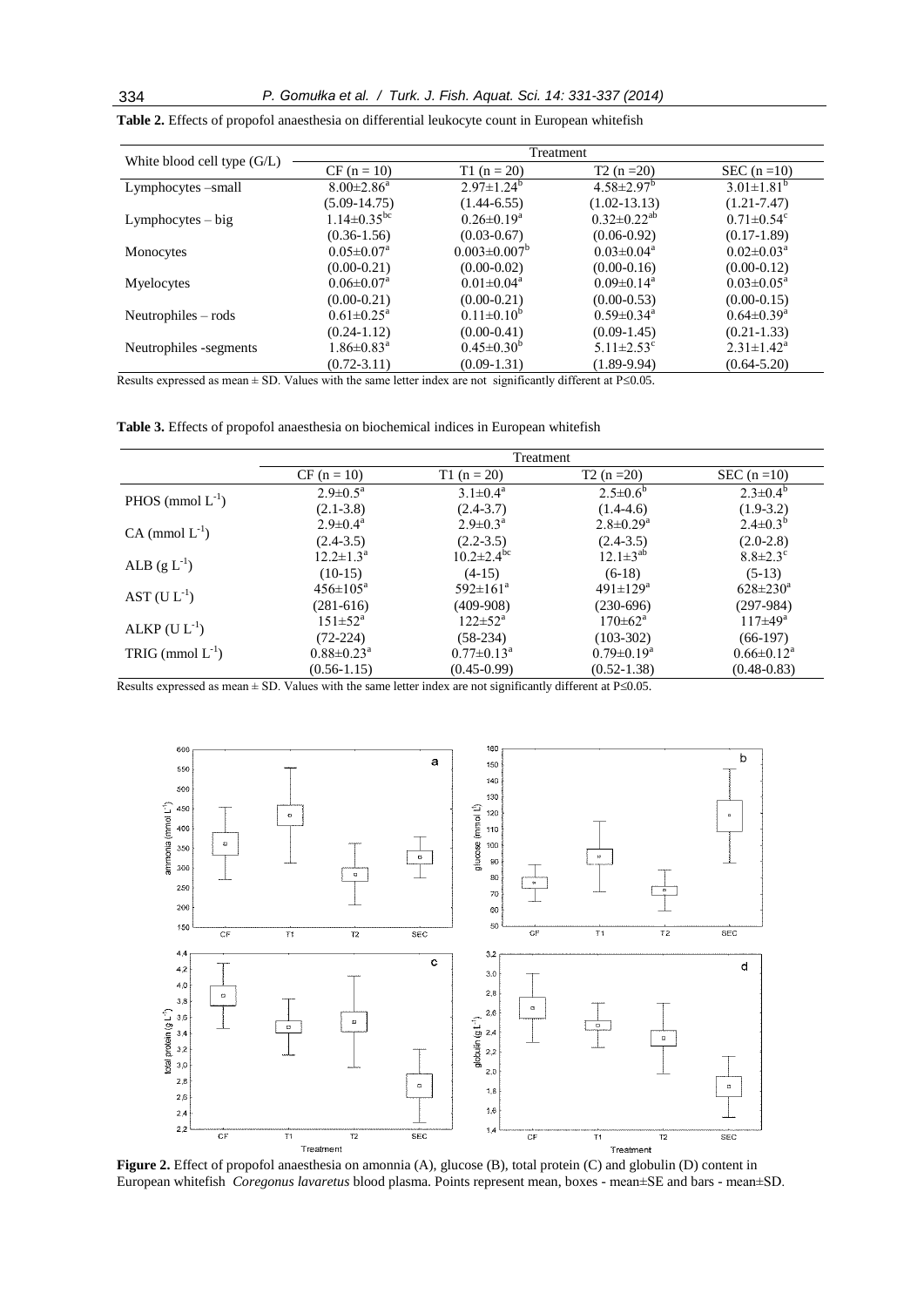was also observed in SEC fish; however, it was not significant (Figure 2A).

SEC fish revealed highly elevated blood plasma glucose concentration  $(6.6 \pm 1.6 \text{ mmol dm}^{-3})$  compared to CF  $(4.3\pm0.6 \text{ mmol dm}^{-3})$ . The increase of glucose level was observed in T1 fish, however, it was recovered within 24 h (Figure 2D). Triacylglycerols level was not affected and ranged between 0.48 and  $1.38$  mmol dm<sup>-3</sup>.

## **Discussion**

Both hematological and biochemical blood indices are proved to be valid measure of fish health status. However, reports regarding European whitefish blood indices are rather occasional and scarce, and thus our study could be regarded as the first preliminary but comprehensive study on whitefish blood system.

PCV values found in both control and experimental whitefish were much higher than those reported by other authors. Lappivaara (2001) found the maximum PCV value as high as c.a. 0.38 in whitefish reared in 13.0±0.5°C and pH 7.5±0.25. Siikavuopio *et al*. (2010) found 0.32, 0.31 and 0.28 PCV in fish reared in 1, 3 and 6°C respectively (pH 7.2). We suppose that higher PCV resulted from acclimation to environmental conditions.

Clove oil (CLO) and 2-phenoxyethanol (2PE) anaesthesia did not influence PCV in rainbow trout *Oncorhynchus mykiss*and common carp *Cyprinus carpio* significantly (Velišek *et al*., 2005a, 2005b, 2007a). However, in European catfish *Silurus glanis*, 2-phenoxyethanol (2PE) caused an increase of PCV (Velišek *et al*., 2007b) and CLO did not (Velišek *et al*., 2006). Gomulka *et al*. (2008) found increased PCV in Siberian sturgeon following 10 min anaesthesia in MS-222 but not in eugenol bath.

Increase of PCV can result from increased number of RBC (e.g. due to acute stress and spleen evacuation), erythrocyte swelling (e.g. due to lower blood pH, respiratory acidosis) or decreased volume of water in circulating blood (e.g. due to muscle tissue acidification following stress exposure or sever exercise). In case of whitefish exposed to propofol, RBC, MCV and MCHC were not altered. No changes in RBC, MCV and MCHC were found in rainbow trout and common carp (Velišek *et al*., 2005a, 2005b, 2007a) anaesthetised with both 2PE and CLO. Both, MS-222 and eugenol exposure resulted in significant erythrocyte swelling in Siberian sturgeon *Acipenserbaeri* (Gomulka *et al*., 2008). 2PE anaesthesia produced erythrocyte swelling in European catfish (Velišek *et al*., 2007b).

Stress is thought to be responsible for leucopoenia in fish (Wedemeyer, 1970). Although relatively low leukocyte count  $(11.8\pm3.7 \text{ g dm}^{-3})$  was found in control whitefish, propofol exposure resulted in strong decrease of WBC in exposed fish. It was mainly due to depletion of small lymphocytes and

neutrophiles, however, the number of monocytes was also significantly decreased (Table 2). WBC returned to CF level 24 h after anaesthesia but sever reactive granulocytosis occurred and lymphocytes number remain depleted. No changes in leucocytes count followed anaesthesia in common carp, rainbow trout, European catfish and Siberian sturgeon (Velišek *et al*., 2005a, 2005b, 2007a, 2007b; Gomulka *et al*., 2008). However, in case of Siberian sturgeon, decreased WBC (mainly due to lymphocytes depletion) was observed 24 hrs after both anaesthesia and stress exposure (Gomulka *et al*., 2008).

Inorganic phosphate was decreased in both whitefish groups sampled 24 h after exposure. No changes in this parameter were found in European catfish and rainbow trout anaesthetised with CLO and 2PE (Velišek *et al*., 2005a, 2007b). Gomulka *et al*. (2008) found the decrease of PHOS immediately after exposure to both MS-222 and eugenol, and reestablished levels 24 hrs later in Siberian sturgeon.

Strong acute stress is usually followed by increased of glucose level and induction of gluconeogenesis and resulted both an increase of ammonia and a decrease of protein level. Glucose concentrations between c.a 2 and  $5.5$  mmol dm<sup>-3</sup> were reported for the species by Lappivara (2001) and Siikavuopio *et al*. (2010). Brzuzan *et al*. (2009) reported values of glucose between 3.4 and 9.02 mmol dm<sup>-3</sup>, and Ernst *et al.* (2006) between 0.87 and  $3.0$  mmol dm<sup>-3</sup>. In examined whitefish, exposure to propofol caused the increase of glucose level but it was recovered 24 hrs later, ammonia level was decreased at the same time. Elevated glucose level was found in SEC fish, but no significant changes in ammonia. TP level was slightly decreased and recovered in anaesthetised whitefish and strongly decreased in SEC whitefish. No changes in GLU, NH<sup>3</sup> and TP was found in European catfish and common carp exposed to 2PE and CLO respectively (Velišek *et al*., 2006; Velišek and Svobodova, 2004a). Reversible increase of glucose level, with no changes in  $TP$  and  $NH<sub>3</sub>$ , was found in European catfish and common carp exposed to 2PE and CLO respectively (Velišek *et al*., 2005b, 2007b) and rainbow trout exposed to 2PE. CLO anaesthesia caused reversible increase of both glucose and ammonia level in rainbow trout blood (Velišek *et al*., 2005a). No changes in glucose level, decrease of  $NH<sub>3</sub>$  and increase of TP was found in Siberian sturgeon exposed to both MS-222 and eugenol (Gomulka *et al*, 2008). Internal ammonia can be neutralized by formation of glutamine and incorporation of this amino acid into fish protein (Wicks and Randall, 2002). The ammonia production and the ammonia capacity neutralization is increasing during fish ontogeny (Gomulka *et al*., 2011).

Propofol did not affect plasma activity of intracellular enzymes in exposed whitefish and thus one can assume that no tissue damage followed propofol exposure. No changes in AST activity was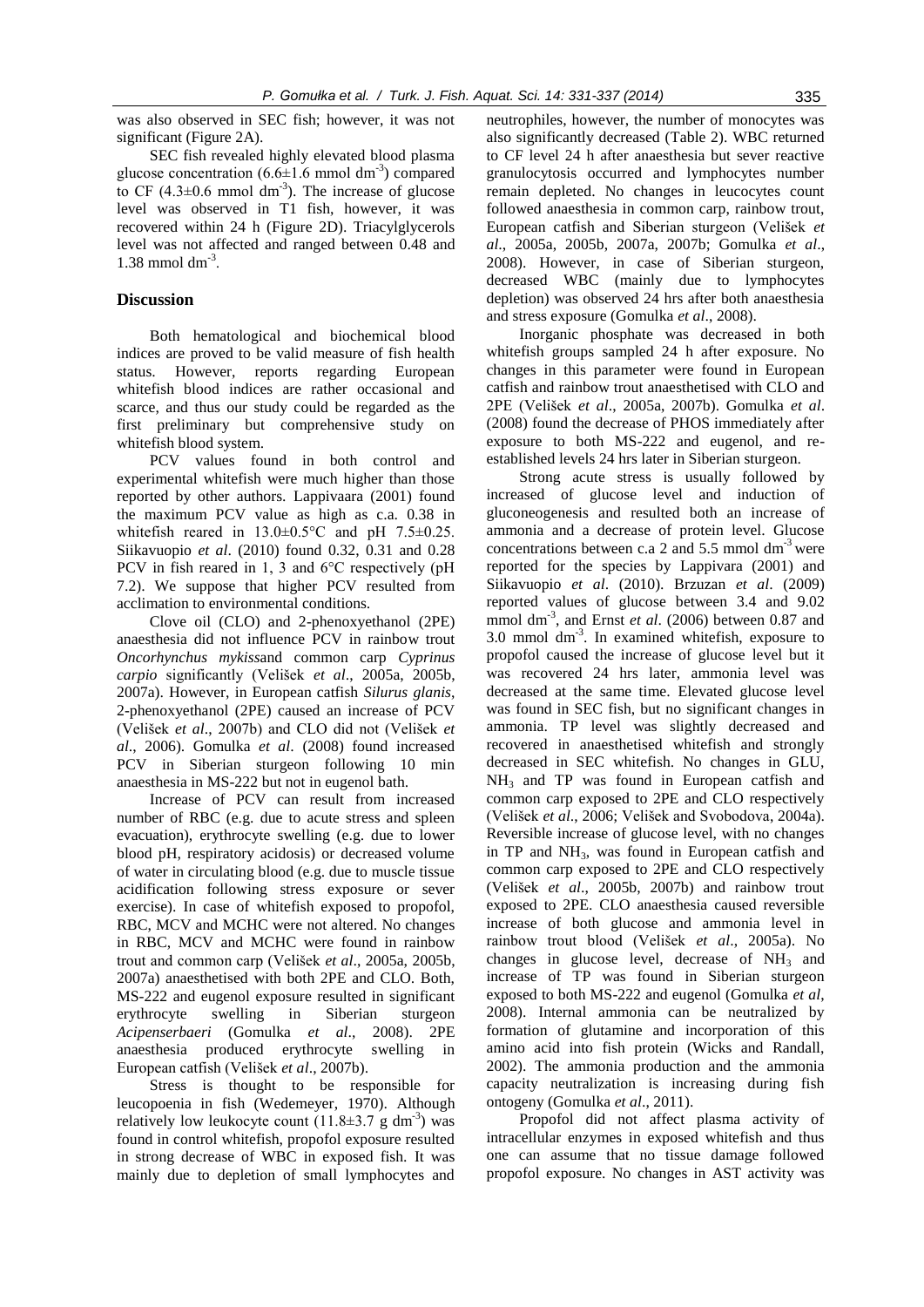found in European catfish, common carp exposed to both CLO and 2PE (Velišek *et al*., 2004, 2005b, 2005c, 2007b), and Siberian sturgeon exposed to both MS-222 and eugenol (Gomulka *et al*., 2008). Increased level of AST activity and no changed ALT was found in rainbow trout after exposure to both CLO and 2PE (Velišek and Svobodova, 2004b; Velišek *et al*., 2005a). No changes in ALT activity was found in CLO anaesthetised common carp (Velišek *et al*., 2005 b). Significantly elevated level of ALT activity was revealed in 2PE exposed European catfish and common carp (Velišek and Svobodova , 2004a, 2007b), and in Siberian sturgeon exposed to both MS-222 and eugenol (Gomulka *et al*., 2008).

## **Conclusion**

Our results revealed that propofol exposure caused a moderate stress in European whitefish, however most of determined indices was recovered after 24 h. The comparison of fish exposed to stress and anaesthetised ones indicates that propofol can limit negative impact of stress to whitefish.

The wide range of biochemical and haematological indices of whitefish blood was reported for the first time in this paper.

# **Acknowledgements**

This research was supported by University of Warmia and Mazury grant No. 0804.0809.

#### **References**

- Barash, P.G., Cullen, B.F., Stoelting R.K., Cahalan M.K. and Stock, M.C. 2009. Clinical Anesthesia. Lippincott, Williams and Wilkins, Wolters Kluwer Business, PA, USA, 1146 pp.
- Brzuzan, P., Woźny, M., Ciesielski, S., Łuczyński, M.K., Góra, M., Kuźmiński, H. and Dobosz, S. 2009. Microcystin-LR induced apoptosis and mRNA expression of p53 and cdkn1a in liver of whitefish (*Coregonus lavaretus* L.). Toxicon, 54: 170-183. doi:10.1016/J.TOXICON.2009.03.032.
- Ernst, B., Hoeger, S.J., O'Brien, E. and Dietrich, D.R. 2006. Oral toxicity of the microcystine-containing cyanobacterium *Planktothrix rubescens* in European whitefish (*Coregonus lavaretus*). Aquatic Toxicol., 79: 31-40. doi*:*10.1016/j.aquatox.2006.04.013.
- Flecknell, P.A. 2009. Laboratory Animal Anaesthesia. Elsevier Ltd, Oxford, UK, 274 pp.
- Fleming, G.J., Heard, D.J., Floyd, R.F. and Riggs, A. 2003. Evaluation of propofol and medetomidate-ketamine for short-term immobilization of Gulf of Mexico sturgeon (*Acipenser oxyrinchus de soti*). J. Zoo Wild Med., 34: 153-158.
- Gholipour Kanani, H. and Ahadizadeh, S. 2013. Use of propofol as an anaesthetic and its efficacy on some haematological values of ornamental fish *Carrassius auratus*. Springer Plus, 2(1): 1-5. doi:10.1186/2193- 1801-2-76.
- Gomulka, P., Wlasow, T., Velišek, J., Svobodová, Z. and Chmielinska, E. 2008. Effects of eugenol and MS-222

anaesthesia on Siberian sturgeon *Acipenser baerii* Brandt. Acta. Vet. Brno., 77: 447-453. doi*:*10.2754/avb200877030447.

- Gomulka, P., Zarski, D., Kucharczyk, D., Kupren, K., Krejszeff, S. and Targonska, K. 2011. Acute ammonia toxicity during early ontogeny of chub *Leuciscus cephalus* (Cyprinidae). Aquat. Living Resour., 24: 211-217. doi: 10.1051/alr/2011111.
- Lappivaara, J. 2001. Effects of acute handling stress on whitefish *Coregonus lavaretus* after prolonged exposure to biologically treated and untreated bleached kraft mill effluent. Arch Environ Contam. Toxicol., 41: 55-64.
- Miller, S.M., Mitchell, M.A., Heatley, J.J., Wolf, T., Lapuz, F. and Smith, J.A. 2005. Clinical and cardiorespiratory effects of propofol in the spotted bamboo shark (*Chiloscyllium plagiosum*). J. Zoo Wild Anim. Med., 36: 673-676. doi:10.1638/04034.1.
- Murthy T.V.S.P. 2008. Propofol in Neurotrauma. Indian J. Neurotrauma, 5(1): 4-44. doi:10.1016/S0973-0508 (08)80028-7.
- Siikavuopio, S.I., Knudsen, R. and Amundsen, P.A. 2010. Growth and mortality of Arctic charr and European whitefish reared at low temperatures. Hydrobiologia, 650: 255-263. doi:10.1007/s10750-010-0192-0.
- Svobodova, Z., Pravda D. and Palackova, J. 1986. Unified methods of haematological examination of fish. Methods No 22. Research Institute of Fish Culture and Hydrobiology Vodňany, Czech Republic.
- Szczepkowski, M., Szczepkowska, B., Krzywosz, T., Wunderlich, K. and Stabiński, R. 2010. Growth rate and reproduction of a brood stock of European whitefish (*Coregonus lavaretus* L.) from Lake Gaładuś under controlled rearing conditions. Arch. Pol. Fish., 18:3-11. doi:10.2478/v10086-010-0001-4.
- Thomas, G. and Eckmann, R. 2007. The influence of eutrophication and population biomass on common whitefish (*Coregonus lavaretus*) growth – the Lake Constance example revisited. Can. J. Fish. Aquat. Sci., 64: 402-410. doi*:*10.1139/F07-019.
- Tourney, B. 2006. European whitefish helps Finland's trout farmers diversify. Fish Farming International, 33(05): 27-29.
- Velišek, J. and Svobodova, Z. 2004a. Anaesthesia of common carp (*Cyprinus carpio* L.) with 2 phenoxyethanol: Acute toxicity and effects on biochemical blood profile. Acta. Vet. Brno., 73: 247- 252. doi:10.2754/avb200473020247.
- Velišek, J. and Svobodova, Z. 2004b. Anaesthesia of rainbow trout (*Oncorhynchus mykiss*) with 2 phenoksyethanol: acute toxicity and Biochemical blood profile. Acta. Vet. Brno., 73: 379-384. doi*:*10.2754/avb200473030379
- Velíšek, J., Svobodova, Z. and Piačkova, J.V. 2005a. Effects of clove oil anaesthesia on rainbow trout (*Oncorhynchus mykiss*). Acta. Vet. Brno., 74: 139- 146. doi:10.2754/avb200574010139.
- Velíšek, J., Svobodova, Z., Piačkova, J.V., Groch, L. and Nepejchalova, L. 2005b. Effects of clove oil anaesthesia on common carp (*Cyprinus carpio* L.). Vet. Med. Czech, 50: 269-275.
- Velíšek, J., Wlasow, T., Gomulka, P., Svobodová, Z., Novotný, L. and Ziomek, E. 2006. Effects of clove oil anaesthesia on European catfish (*Silurus glanis* L.). Acta. Vet. Brno., 75:99-106. doi:10.2754/avb200675010099.

Velíšek J., Svobodova Z. and Piačkova J.V. 2007 a. Effects